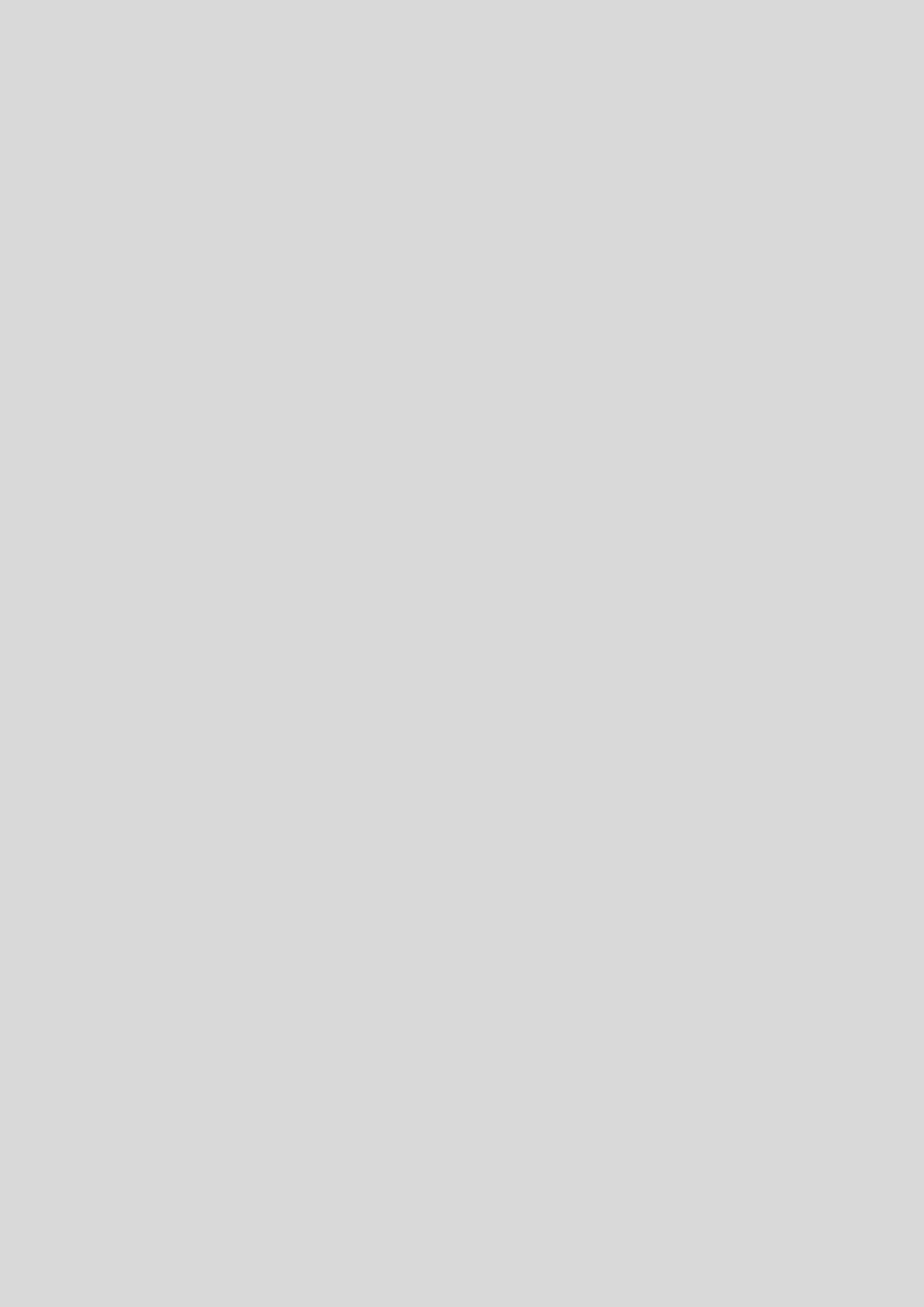# **REDI MARKETING PLAN 2022-2024**

# V I S I O N

To work together with community partners to create a better economic future for Columbia and Boone County.

# **MISSION** R E D I ' S

To assist in the creation of quality job opportunities that support upward economic mobility for the residents of Columbia and Boone County.

## M a r k e t i n g G o a l s

Attract business to Columbia and Boone County by raising awareness nationally of Columbia and the communities of Boone County as a business location.

Retain and expand local employers by collaborating with educational institutions to increase and improve the community's workforce and educating residents about the positive economic impact of existing legacy companies.

Grow entrepreneurship in Columbia and Boone County by promoting REDI's Hub and Minority Business Enterprises (MBE's) and providing valuable resources to assist them with starting and growing their businesses.

Raise awareness of REDI and its mission by educating the public about REDI's programs and the positive economic impacts of capital investment and job creation.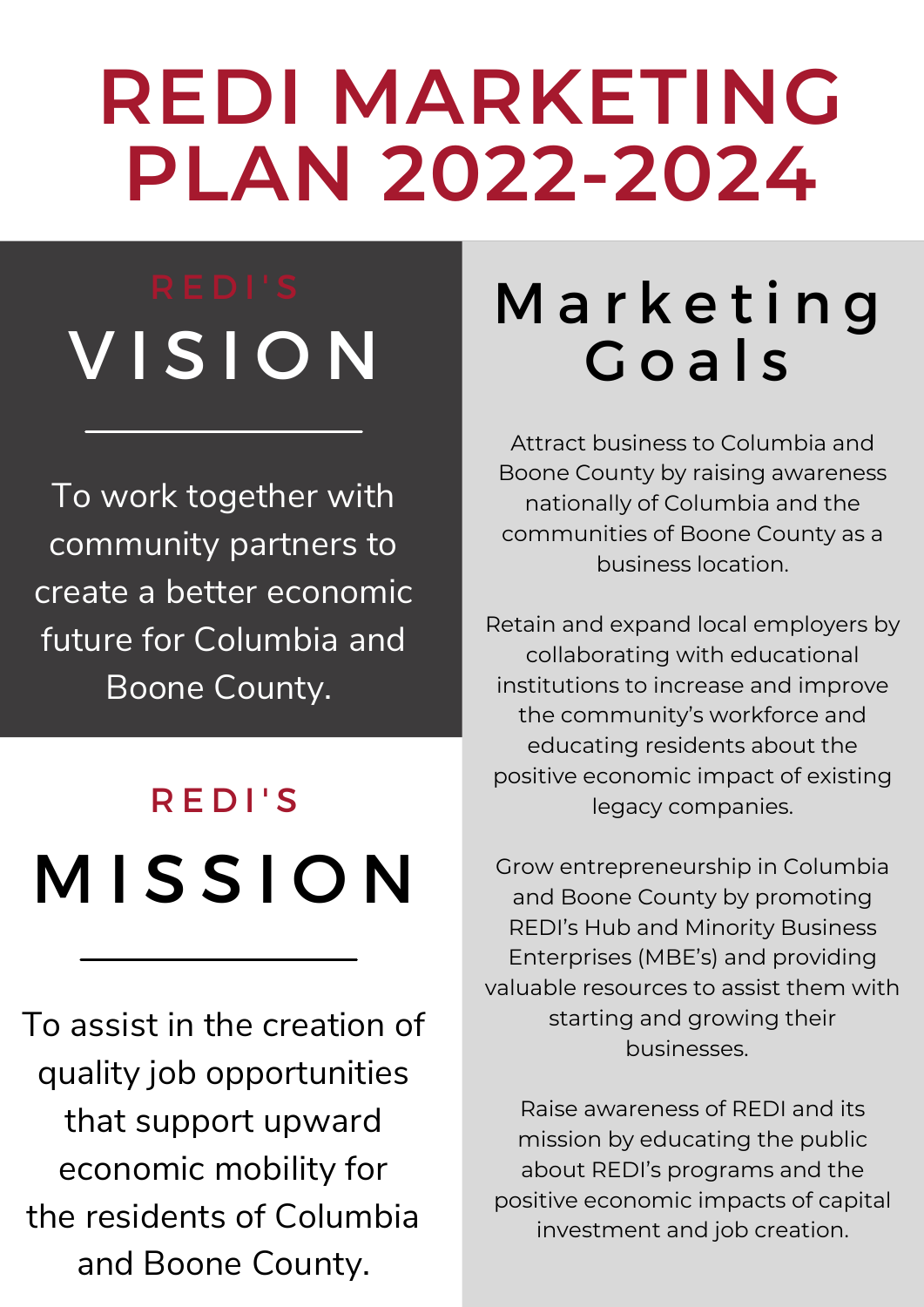#### BUSINESS ATTRACTION

#### Targeted Industry Development

#### MARKETING GOAL

Attract business to Columbia and Boone County by raising awareness nationally of Columbia and the communities of Boone County as a business location.

### O b j e c t i v e s

- Continue Missouri Partnership marketing trips with an emphasis on consultant briefing missions; and, participate in Kansas City and St. Louis Society of Industrial and Office Realtor (SIOR) events, and conduct visits to metro area brokers/realtors.
- Increase information sought by site selectors on REDI's website to reflect the needs of site selectors.
- Include valuable information from Fact Book on REDI's Attract web page (i.e. promoting largest employers, quality of life, labor availability analysis, incentives, attraction related press releases, etc.)
- Utilize LinkedIn to connect with site selectors, realtors, Missouri Partnership, and other business attraction contacts to share information about our region, our area workforce, and assets for attraction of new business and industries.
- Evaluate effectiveness of advertisements in industry magazines such as Forbes, Site Selection, Area Development; and, place ads as deemed appropriate.
- Implement marketing and advertising by featuring REDI attraction video(s) to targeted industries and geographic areas.
- Host informational visits to the area for potential site selectors.

#### **T A R G E T A U D I E N C E**

Site selection consultants and Missouri area real estate brokers.

#### **M E T R I C S**

Site visits to Columbia and Boone County, circulation of advertisements placed or articles published, visits to REDI website and pages viewed, connections to LinkedIn, and views/likes of social media posts.

#### **O U T C O M E S**

Maintain quality RFI's, conduct site visits to Columbia and Boone County, and attain successful attraction projects.

RELATED STRATEGIC PLAN STRATEGIES

*Improved Infrastructure Municipal Ombudsman*

#### **R E S O U R C E S**

REDI website, videos, Facebook, LinkedIn, site selection consultants, and related publications.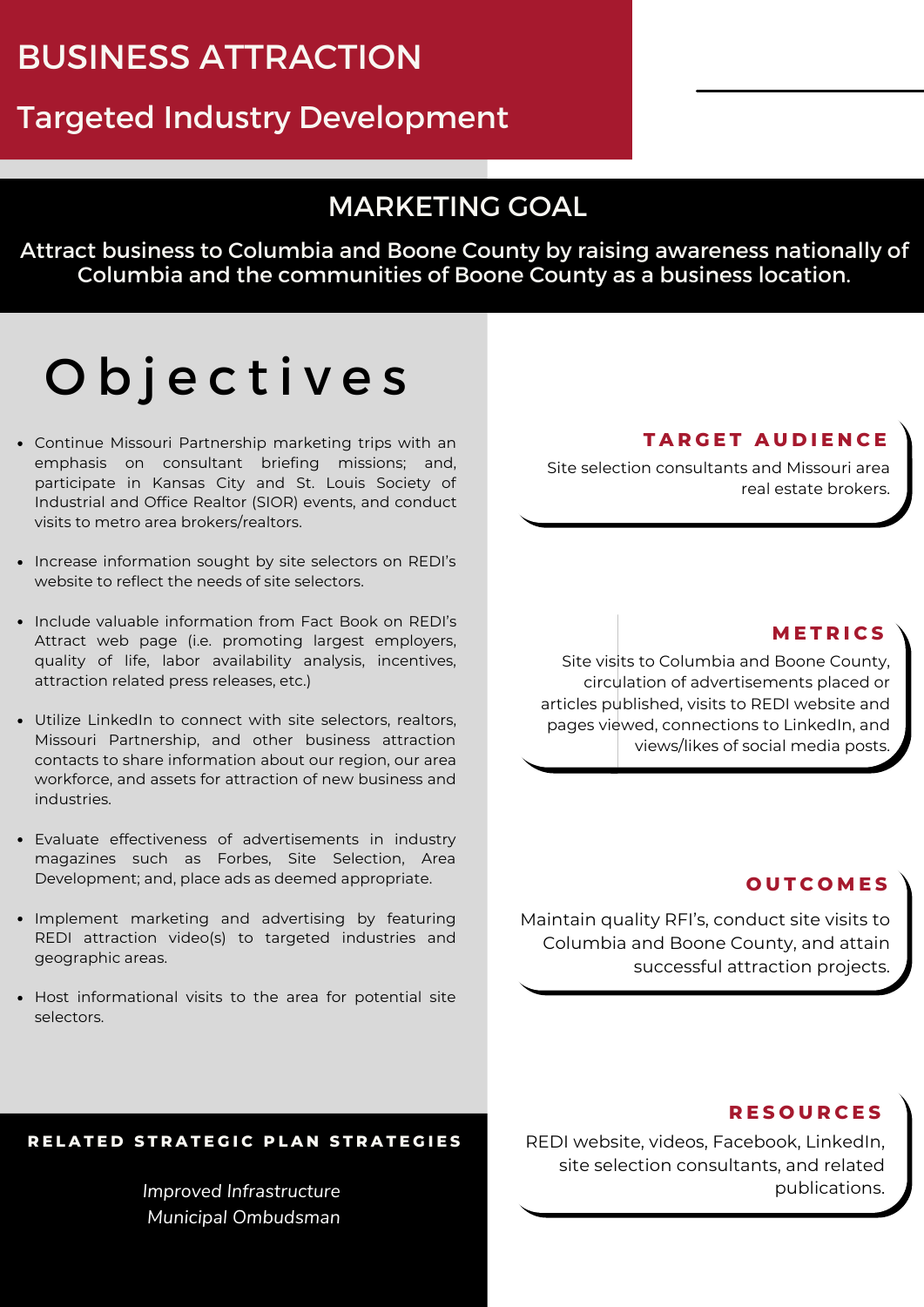#### BUSINESS EXPANSION/RETENTION Stability of Existing Legacy Companies

#### MARKETING GOAL

Retain and expand local employers by collaborating with educational institutions to increase and improve the community's workforce and educating residents about the positive economic impact of existing legacy companies.

#### **T A R G E T A U D I E N C E**

Residents and employers of Columbia and Boone County.

#### **M E T R I C S**

Number of events, size of audience, news coverage.

#### **O U T C O M E S**

Positive reception of local expansion and retention projects and activities; retention of local employers; maintain low unemployment figures.

#### **R E S O U R C E S**

Area employers, REDI website, social media, local news and media outlets, City and County planning staff, Business Development Specialist (i.e. Municipal Ombudsman).

# O b j e c t i v e s

- Generate and distribute press releases with news of economic activity, intentionally including explanations of project benefits and programs that promote the project.
- Public awareness ads: Framed ads with general info about REDI with alternating timely info within (i.e. timely news about expansion projects such as Dana and Kraft-Heinz) or short snippet explaining an incentive or economic benefit or specific activities.
- Facilitate opportunities for collaboration and relationship building between local government, private industry, nonprofit organizations, and engaged citizenry.
- Distribute REDI coverage, news, and re-sharing old stories of local successes and REDI projects through social media channels (Facebook, Twitter, LinkedIn) at regular frequency.
- Pitch articles on different topics for local publications
- Participate in community events as a representative(s) of REDI and educate the attendees on what REDI does for economic development in the community (i.e. business to business interaction and REDI staff interaction with the public).
- Promote area employers who provide business briefings at monthly REDI Board of Directors meetings in Newslinks.
- Serve as a liaison between developers, businesses and government to help the business community navigate City and County regulatory processes.
- Implement marketing and advertising by featuring REDI expansion video(s) to targeted industries and geographic areas.
- Host quarterly networking events for existing legacy companies.

#### RELATED STRATEGIC PLAN STRATEGIES

*Relationships with Corporate Headquarters Workforce Consortium Municipal Ombudsman County-Wide Marketing for Talent Attraction*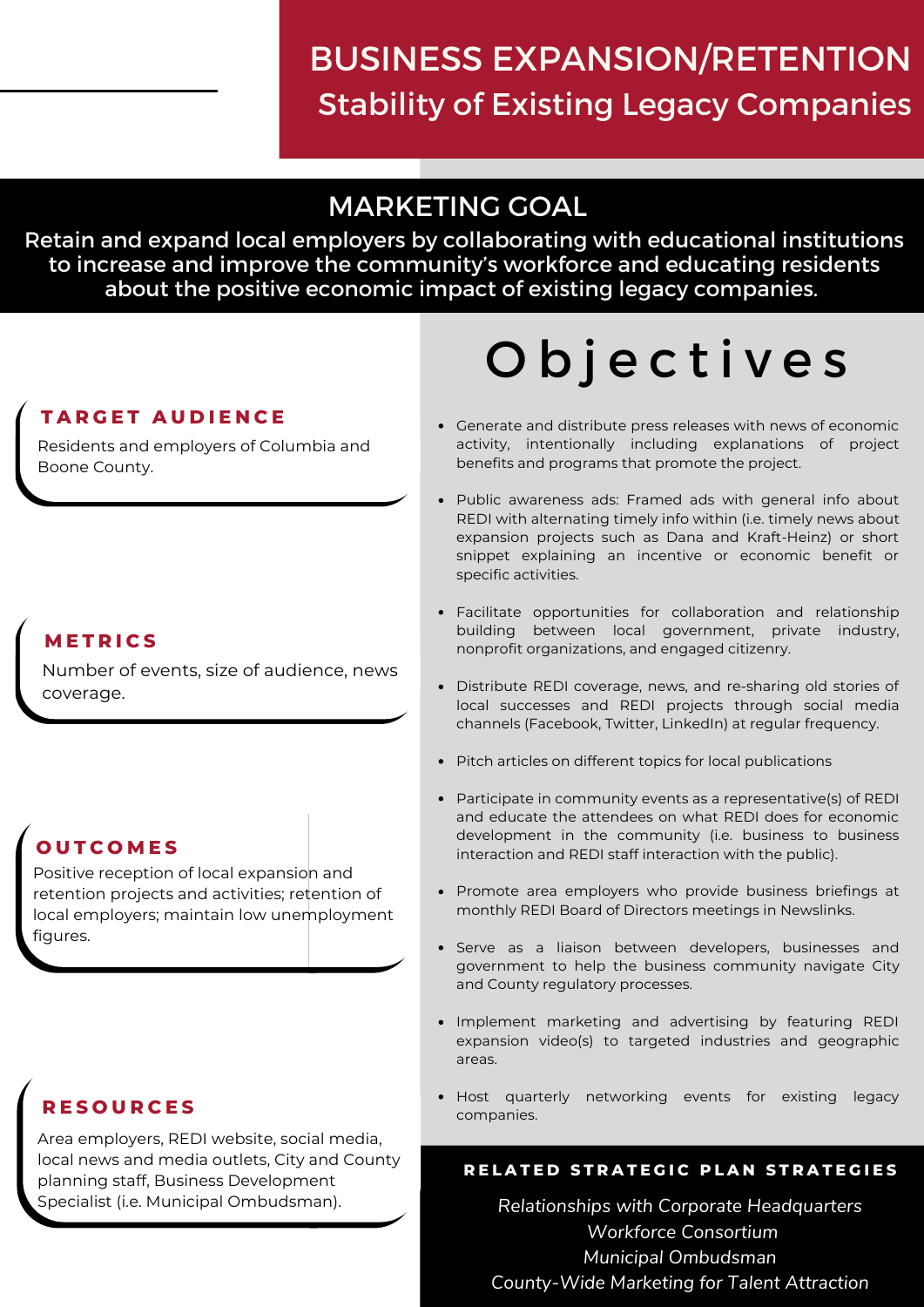#### MARKETING GOAL

Grow entrepreneurship in Columbia and Boone County by promoting REDI's Hub and Minority Business Enterprises (MBE's) and providing valuable resources to assist them with starting and growing their businesses.

### O b j e c t i v e s

- Create marketing materials for the Hub and the region's ecosystem, including recruitment of new clients and promotion of local talent.
- Use community calendars, and those of our partners, to promote collaboration and activities, information and opportunities regarding the Hub and the Minority Business Program to the region.
- Promote Hub and Minority Business Program clientele through social media and press releases.
- Recruit REDI investors to provide network of professionals with business coaching services, consulting, mentoring and training.
- Network with local entrepreneurs and resources in the community who understand REDI programs and interact with the organization.
- Generate awareness for Columbia and Boone County's startup ecosystem locally and nationally through entrepreneurial related channels.
- Utilize the entrepreneurial calendars on REDI's website as a resource to promote educational events and encourage networking.
- Provide marketing support for the region's food/beverage/agriculture ecosystem as resources develop and commercial outlets come online.
- Implement marketing and advertising by featuring REDI entrepreneurship and MBE video(s) to targeted industries and geographic areas.
- Host quarterly networking events for those entities that support entrepreneurs and business startups.

#### RELATED STRATEGIC PLAN STRATEGIES

*Central Point of Contact for Entrepreneurial Resources Anchor Institution Program Risk Capital for Entrepreneurs Young, Diverse Professionals*

#### **T A R G E T A U D I E N C E**

Entrepreneurs of mid-Missouri

#### **M E T R I C S**

Marketing pieces created, attendance at Hub events, increased social media insights, increase in MBE attendance at REDI events, increased views of REDI website pages.

#### **O U T C O M E S**

Increased number of Hub clientele and participation in Hub events, increased number of Minority-Owned Business Enterprises (MBE's) in the Hub and Minority Business Program.

#### **R E S O U R C E S**

Community partners, Entrepreneurship Coordinator, REDI investors, local news and media outlets, community calendars, website, social media, Newslinks, local businesses and entrepreneurs, Minority Business Program Coordinator, Missouri Women's Business Center, and Coaches Cohort.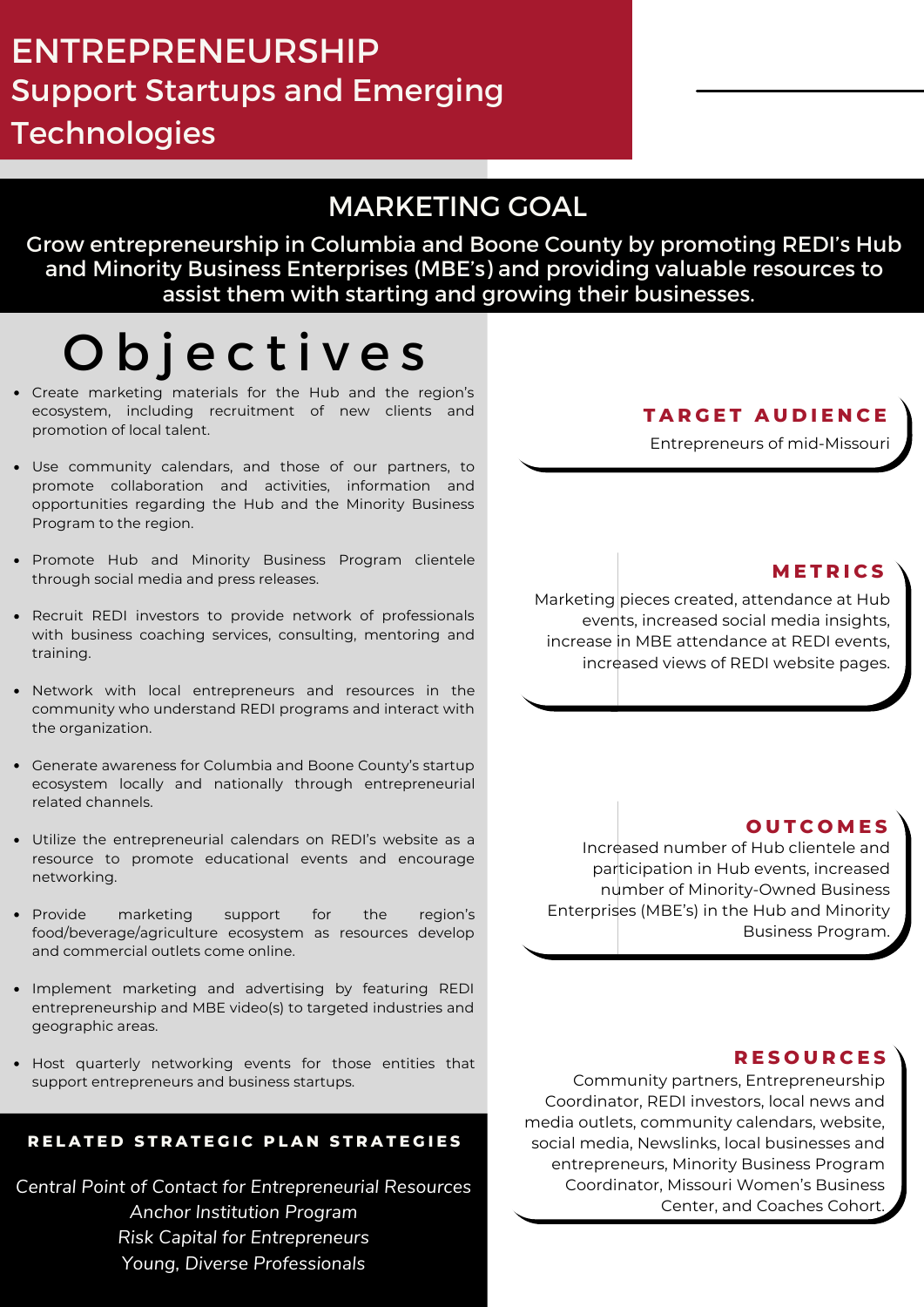#### ORGANIZATIONAL EXCELLENCE Leadership, Teamwork, and Problem

Solving

#### MARKETING GOAL

Raise awareness of REDI and its mission by educating the public about REDI's programs and the positive economic impacts of capital investment and job creation.

## O b j e c t i v e s

- Promote organizational leadership and economic development opportunities through the release of marketing materials.
- Showcase REDI videos on website and social media platforms.
- Use social media platforms (Facebook, Instagram, Twitter, and LinkedIn) to showcase REDI activities and programs.
- Distribute REDI e-mail campaigns sharing news, kudos, and promotions with wide distribution.
- Generate and distribute press releases on a regular basis to raise awareness of accomplishments, events, activities.
- Create a media campaign to highlight REDI partners, staff, clients, and investors (i.e. Testimonials and Highlights.)
- Run public awareness ads: Targeted ads with general info about REDI with alternating timely info within.
- Participate (formally and informally) in a wide variety of community events that highlight REDI.
- Host quarterly events that showcase the work of REDI.

#### **T A R G E T A U D I E N C E**

Residents and business community of Columbia and Boone County.

#### **M E T R I C S**

Number of events, size of audience, number of advertisement and article placements, number of mailings, number of email contacts, increased traffic to REDI's website, increased insights on social media, increased number of investors, increased investments.

#### **O U T C O M E S**

Positive reception of projects and economic activities, increase in social media insights, increased investments and participation in REDI.

#### **R E S O U R C E S**

Investors, staff, marketing materials, website, social media, local businesses and entrepreneurs, Newslinks, publications, local news and media outlets, Investor Relations and Communications Manager, REDI Strategic Plan 2021-2024, local promotional publications.

**R E S O U R C E**

*2021-2024 Strategic Plan*